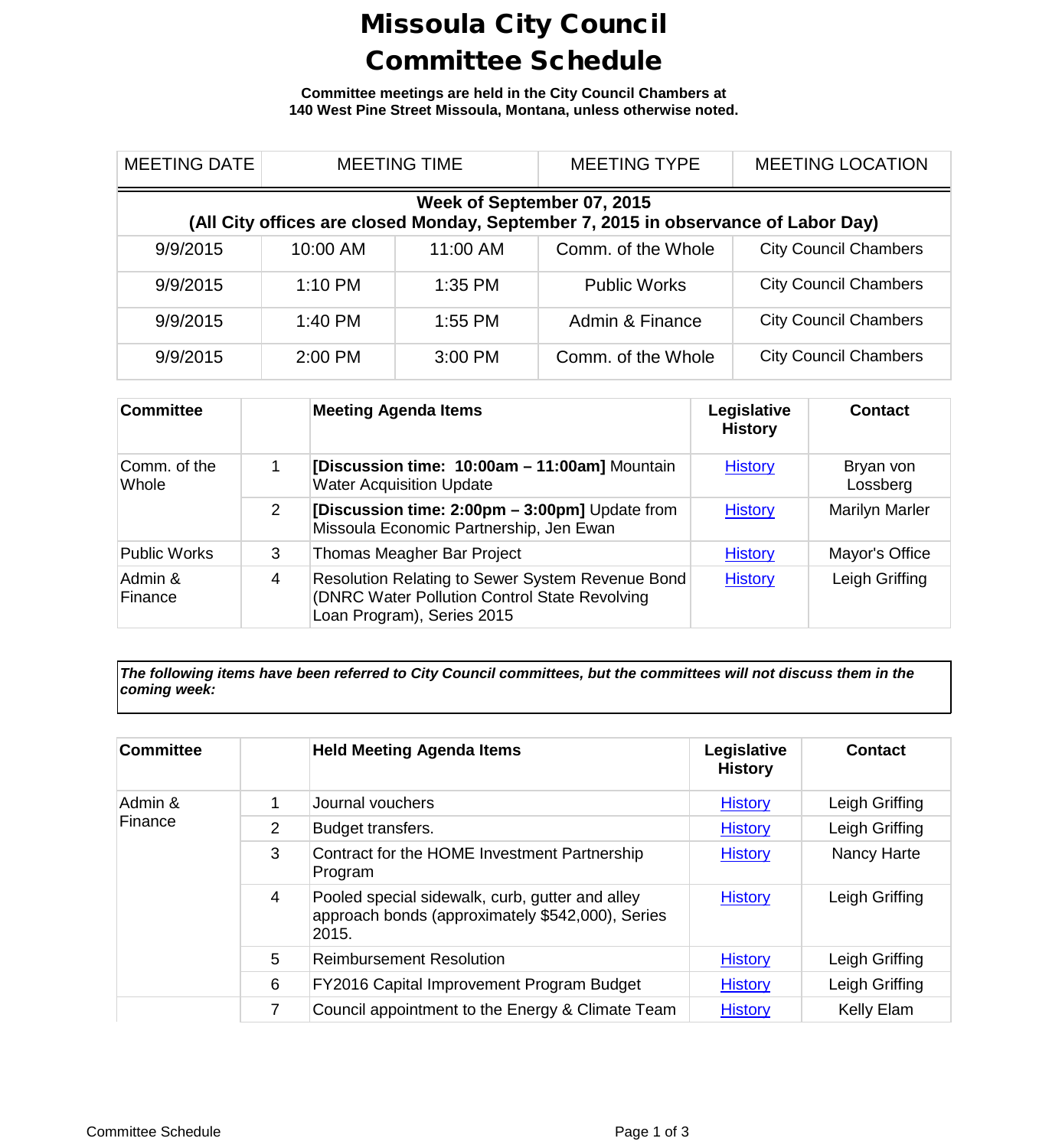## Missoula City Council Committee Schedule

**Committee meetings are held in the City Council Chambers at 140 West Pine Street Missoula, Montana, unless otherwise noted.**

| Parks &<br>Conservation | 8     | Urban Forest Management Plan Update                                                                                                                                                    | <b>History</b> | Chris Boza                          |
|-------------------------|-------|----------------------------------------------------------------------------------------------------------------------------------------------------------------------------------------|----------------|-------------------------------------|
| Comm. of the<br>Whole   | $9\,$ | Updates from Council representatives on the Health<br>Board, Community Forum, Transportation Policy<br>Coordinating Committee, other boards and<br>commissions as necessary. (Ongoing) | <b>History</b> | <b>Marilyn Marler</b>               |
|                         | 10    | Update from Missoula Economic Partnership<br>President/CEO James Grunke                                                                                                                | <b>History</b> | <b>Marilyn Marler</b>               |
|                         | 11    | <b>Broadband RFP</b>                                                                                                                                                                   | <b>History</b> | Bryan von Lossberg                  |
|                         | 12    | Bi-annual meeting with the Chamber of Commerce                                                                                                                                         | <b>History</b> | <b>Marilyn Marler</b>               |
|                         | 13    | Community Based Organizations in the Budget<br>Process                                                                                                                                 | <b>History</b> | <b>Marilyn Marler</b>               |
|                         | 14    | Review membership in Alliance for Innovation                                                                                                                                           | <b>History</b> | Marty Rehbein, City<br><b>Clerk</b> |
|                         | 15    | Missoula Downtown Master Plan Implementation<br><b>Committee Update</b>                                                                                                                | <b>History</b> | Bryan von Lossberg                  |
| Land Use &<br>Planning  | 16    | Annexation, (see separate list at City Clerk's Office<br>for pending annexations) (Ongoing in committee)                                                                               | <b>History</b> | Marty Rehbein                       |
|                         | 17    | Discussion of City planning issues with members of<br>the Planning Board.                                                                                                              | <b>History</b> | Jason Wiener                        |
|                         | 18    | Adopt new floodplain ordinance                                                                                                                                                         | <b>History</b> | Gregg Wood                          |
|                         | 19    | Adopt broadband standards for the City of Missoula                                                                                                                                     | <b>History</b> | Brian von Lossberg                  |
|                         | 20    | Conditional Use request for 1610 Russell St.                                                                                                                                           | <b>History</b> | <b>Ben Brewer</b>                   |
|                         | 21    | <b>Commercial Design Standards</b>                                                                                                                                                     | <b>History</b> | Jason Wiener                        |
|                         | 22    | Council appointment to the Planning Board                                                                                                                                              | <b>History</b> | Kelly Elam                          |
| Pub. Safety &           | 23    | <b>Review Fireworks Ban Enforcement</b>                                                                                                                                                | <b>History</b> |                                     |
| Health                  | 24    | Fire Department update.                                                                                                                                                                | <b>History</b> | Jason Diehl                         |
|                         | 25    | Safety aspects of management of the urban deer<br>population in the city of Missoula.                                                                                                  | <b>History</b> | Dick Haines, Jon<br>Wilkins         |
|                         | 26    | Discussion with Crime Victim Advocate Office.                                                                                                                                          | <b>History</b> | Jon Wilkins                         |
|                         | 27    | Air quality issues related to railroad operations in<br>and through Missoula.                                                                                                          | <b>History</b> | Dave Strohmaier                     |
|                         | 28    | Review referrals held in committee for removal                                                                                                                                         | <b>History</b> | Marty Rehbein                       |
|                         | 29    | Police Department update.                                                                                                                                                              | <b>History</b> | Mike Brady                          |
|                         | 30    | Update Chapter 10. 20.310 pertaining to electronic<br>device use while operating a vehicle or bicycle (the<br>cell phone ordinance).                                                   | <b>History</b> | Jordan Hess                         |
|                         | 31    | Health Department update.                                                                                                                                                              | <b>History</b> | Ellen Leahy                         |
| <b>Public Works</b>     | 32    | Joint Trenching Agreement between utilities and City<br>of Missoula                                                                                                                    | <b>History</b> | Caitlin Copple &<br>Jason Wiener    |